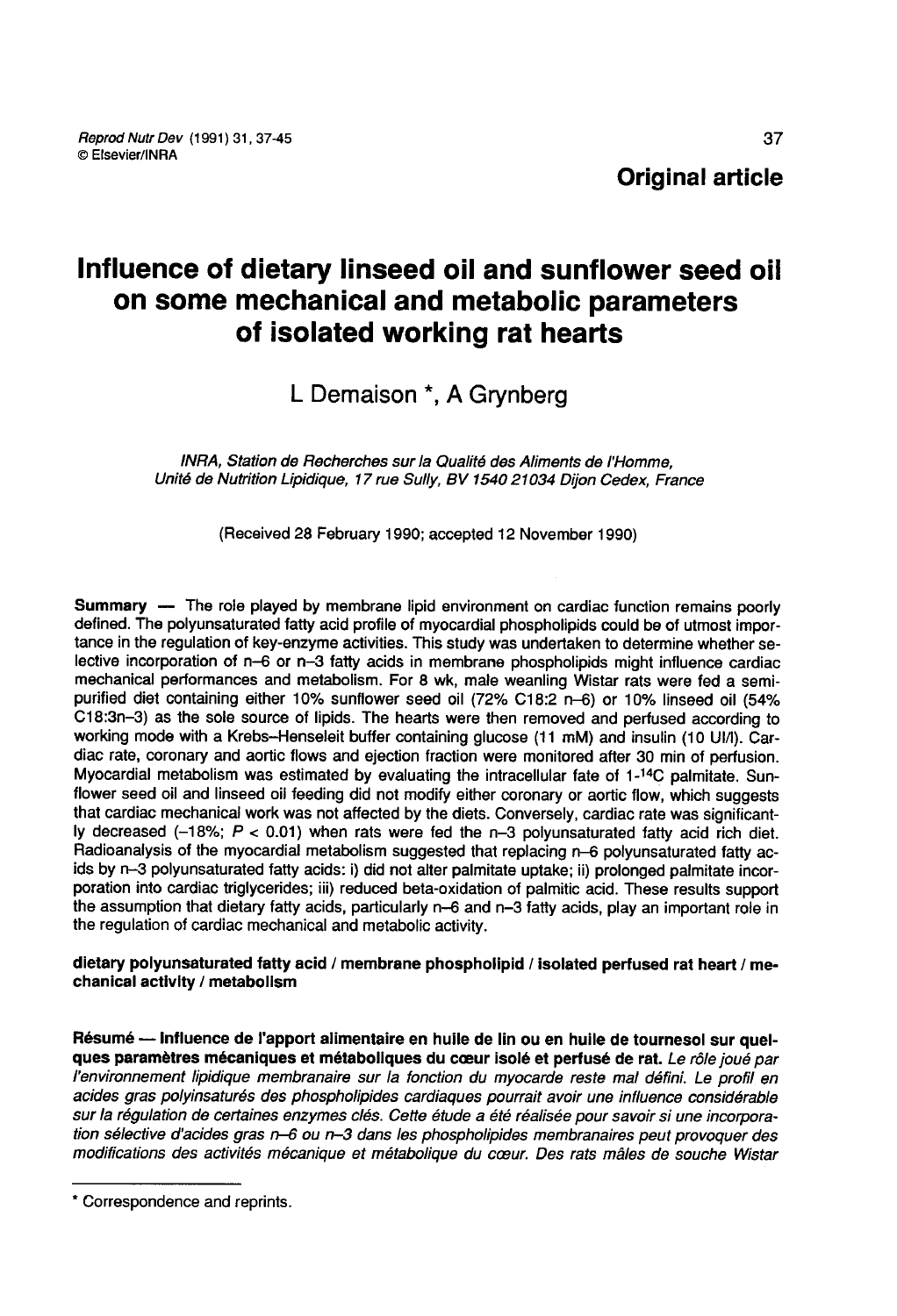pris au sevrage ont été nourris avec un régime semi-liquide contenant soit 10% d'huile de tourneseol, soit 10% d'huile de lin. Après 8 semaines de régime, les coeurs ont été prélevés puis perfusés en mode travaillant avec un liquide physiologique contenant du glucose (11 mM) et de l'insuline (10 UI/I). La fréquence cardiaque, les débits coronaire et aortique et le volume d'éjection systolique ont été évalués après 30 min de perfusion. Le métabolisme myocardique a été déterminé en suivant le devenir intracellulaire de l'acide palmitique 1-<sup>14</sup>C. L'absorption d'huile de lin ou de tournesol n'a modifié ni le débit coronaire, ni le débit aortique, ce qui suggère que le travail mécanique du myocarde n'a été modifié par aucun des 2 régimes. En revanche, la fréquence cardiaque a été légèrement diminuée (-18%; P < 0.001) chez les animaux recevant l'huile de lin dans le régime. La radioanalyse du méta-

– ne modifie pas le captage myocardique du palmitate;<br>– prolonge l'incorporation du palmitate marqué dans les triglycérides cardiaques;<br>– réduit la bêta-oxydation de l'acide gras radioactif. Ces constatations suggèrent que alimentaires, particulièrement les acides gras polyinsaturés de la série n-3 et n-6, jouent un rôle important dans la régulation du métabolisme et de la contractilité cardiaque.

acide gras polyinsaturé alimentaire / phosphollplde membranalre / coeur Isolé et perfusé de rat / actlvlté mécanique / métabolisme

#### INTRODUCTION

It is now clearly established that the fatty acid profile of cardiac phospholipids depends largely on the dietary fatty acid intake. The n-3 polyunsaturated fatty acid rich oils such as fish oil or linseed oil are responsible for a decrease in the n-6/n-3 ratio in cardiac phospholipids (Rocquelin et al, 1986; Swanson et al, 1986; Hartog et al, 1987; Nalbone et al, 1988). On the other hand, these changes in cellular lipid environment may induce noticeable alterations in cardiac function (Hock et al, 1987; Grynberg et al, 1988; Lamers et al, 1988) by modulating the activity of membranebound enzymes. Nevertheless, the relationship between membrane composition and myocardial activities remains poorly defined. Several biological models including membrane preparations, isolated organelles such as mitochondria, cultured cardiomyocytes, isolated perfused hearts and in vivo conditions are available to study the influence of dietary fatty acids on cellular function. Amongst these models, the

working perfused rat heart offers several opportunities such as the determination of mechanical work, the suppression of humoral and central nervous regulation and the determination of some biochemical and mechanical parameters which have hardly been assessed in vivo. The purpose of the present study was to evaluate the influence of dietary n-6 or n-3 polyunsaturated fatty acids on the mechanical function and the metabolism of working perfused rat hearts. The metabolic function was investigated by following the intracellular fate of radiolabelled palmitate.

#### MATERIALS AND METHODS

#### Animals, diets and feeding procedure

Eighty weanling male Wistar rats were housed in individual cages in temperature-controlled animal quarters and randomly assigned to 2 groups. For 8 wk the animals were fed ad libitum a semi-purified diet containing casein (18%), starch (39.5%), sucrose (26.5%), a salt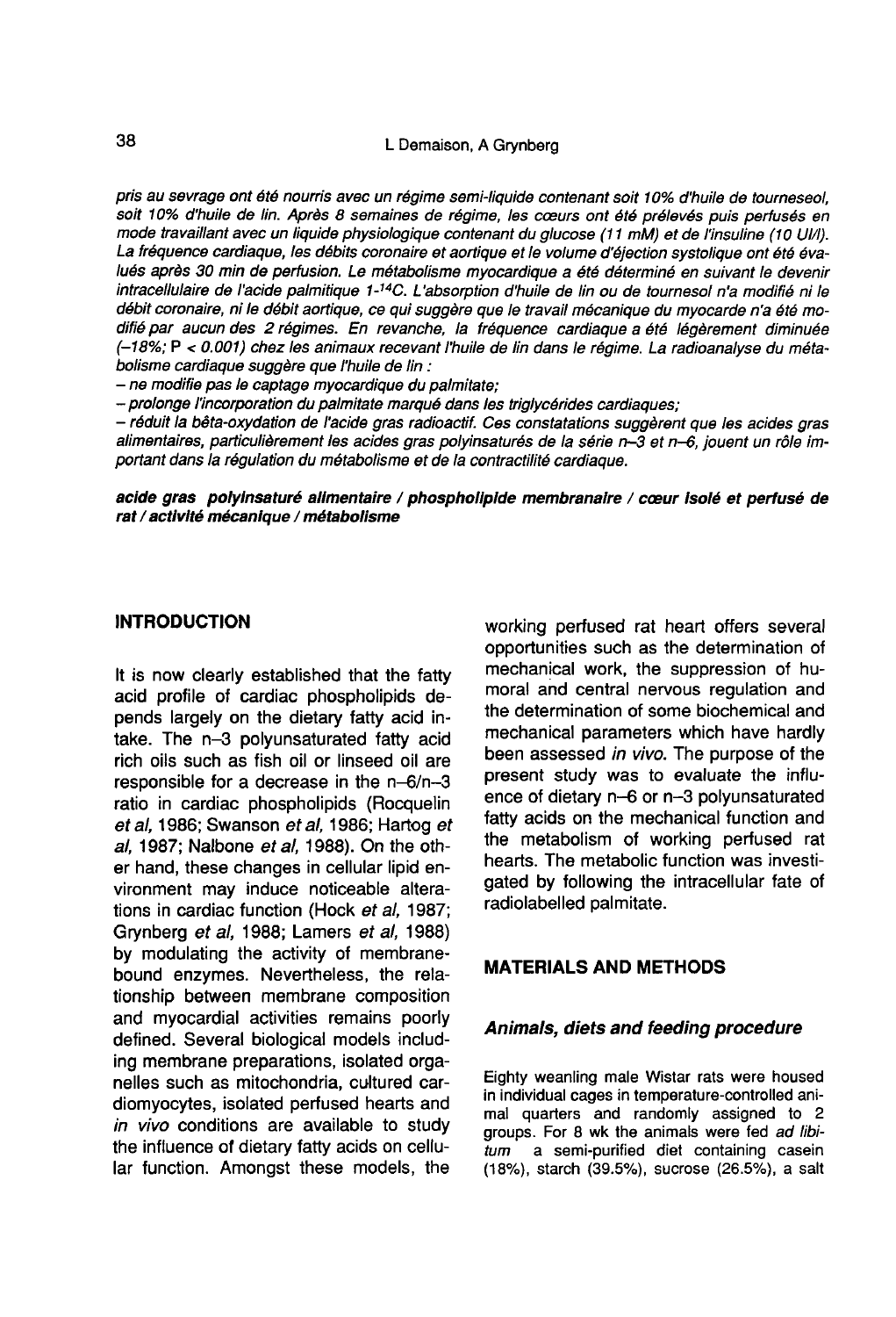mixture (4%), agar agar (2%), vegetable oil (10%) and a vitamin mixture. Only the oil fraction in the 2 groups differed: 10% sunflower oil in group S, and 10% linseed oil in group L. The fatty acid composition of the oils used is presented in table I.

#### Fatty acid composition of the hearts

The hearts were excised  $(n = 6)$  and the lipids extracted according to Folch et al (1957). Phospholipids were isolated using a Sep-pack cartridge (Juaneda and Rocquelin, 1985). The fatty acids were transmethylated with BF3/methanol and analyzed by gas chromatography on a Carbowax 20 M-AT column.

#### Perfusion procedure

The animals were anesthetized with diethylic ether vapors and heparinized via the saphenous vein ( $\approx$  500 IU heparin, Sigma Chemical). After rapid thoracotomy, the hearts were quickly removed and immersed in a 4 °C Krebs-Henseleit solution until they stopped beating. They were then perfused at 37 °C via the aorta according to the Langendorff procedure with a Krebs-Henseleit medium containing glucose (11 mM) and insulin (10 UI/I). To provide the hearts with enough oxygen and to maintain the extracellular pH at 7.4, the Krebs-Henseleit medium was con-

Table I. Fatty acid composition (%) of dietary oils.

| Fatty acids                                                                                               | Sunflower                                              | Linseed                                                 |
|-----------------------------------------------------------------------------------------------------------|--------------------------------------------------------|---------------------------------------------------------|
| 16:0<br>18:0<br>18:1<br>n-9<br>$n - 7$<br>18:1<br>18:2<br>n-6<br>18:3<br>$n-3$<br>20:0<br>20:1<br>$n - 9$ | 5.0<br>5.5<br>15.5<br>0.5<br>71.5<br>0.2<br>0.3<br>0.2 | 4.0<br>4.0<br>19.0<br>1.0<br>17.5<br>53.5<br>0.5<br>0.3 |
| 22:0                                                                                                      | 1.0                                                    | 0.2                                                     |

tinuously bubbled with carbogen  $(95\%$  oxygen  $+$ 5% carbon dioxide). During this period, the left atrium was cannulated and after 15 min of Langendorff perfusion, the hearts were perfused according to working mode (Neely et al, 1967). The water level difference between the atrial cannula and the preload chamber was adjusted to 15 cm. However, the carbogen pressure in the preload chamber was elevated but constant, suggesting that the preload pressure was more elevated than 15 cm water. A direct measurement of the preload pressure was not performed. The postload was settled to a waterlevel of 65 cm. The working heart perfusion was maintained for 15 min before intracoronary injeclevel of 65 cm. The working heart perfusion was<br>maintained for 15 min before intracoronary injec-<br>tion of a.bolus of 1-<sup>14</sup>C palmitate (0.6 ml, specif-<br>in ortivity = 1.554 MPg/mM), via the orticl specif ic activity = 1 554 MBq/mM) via the atrial cannula. The perfusion with non-labelled Krebs-Henseleit buffer was maintained for 1, 2.5 or 5 min and the hearts frozen in liquid nitrogen and stored at -80 °C until biochemical analyses were carried out. During the working heart perfusion period, the aortic pressure was continuously recorded by means of a pressure gauge located at the top of the aortic cannula. However, a direct measurement of the aortic pressure was not obtained. Furthermore, the coronary and aortic flows were determined every 5 min throughout perfusion.

#### Biochemical analysis

The technique of Bligh and Dyer (1959) was used for cardiac lipid extraction. Briefly, the ventricles were ground in a mortar in liquid nitrogen. Fifteen ml of chloroform-methanol-water 20:10:8 (v/v) were added to the powdered myocardium. After homogenization with a polytron (4 °C, 30 s), 2 ml of chloroform and 1 ml of water were added. This operation was followed by a second homogenization (30 s) and 5 ml of chloroform were then added to the homogenate. Lipid extraction was completed by a third homogenization (30 s). Radioactivity in the aque ous and lipid phases was determined with a liquid scintigraphy counter (2 000 CA Packard). Separation of the different classes of cardiac lipids was carried out by thin-layer chromatography according to Bizerte et al (1964). Separation of the lipid classes was performed on silica gel layers (Kieselgel 60F254, Merck) using a petroleum ether-diethyl ether-acetic acid mixture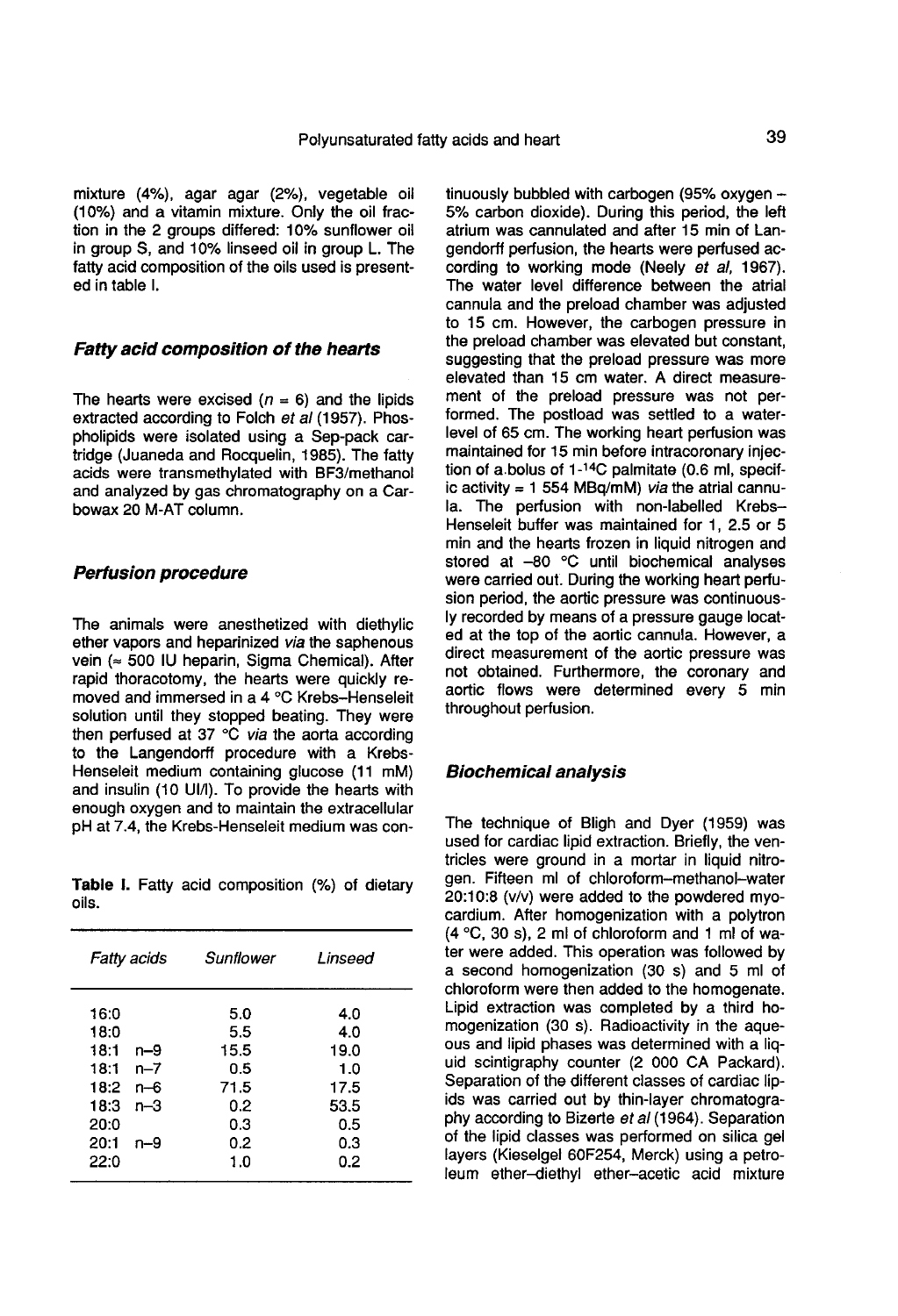(85:15:2 v/v) as a solvent system. Polar lipid, free fatty acids, diglyceride and triglyceridepeaks were identified with pure standards. The distribution of radioactivity in the different lipid classes was determined with a radiochromatograph (Berthold).

#### Statistical analysis

The results are reported as mean  $\pm$  SEM (standard error of the mean). The mechanical param eters were submitted to a 1-way analysis of variance. For the biochemical parameters, a 2-way analysis of variance (time and diet) was carried out (Dagnelie, 1975). The results thus concern the oil effect (Oef), the time effect (Tef) and the cross-interaction (CI) of these 2 factors, which indicates a difference in the time evolution of the 2 groups.

#### **RESULTS**

The fatty acid composition of the phospholipids is shown in table II. The differences

Table II. Fatty acid composition (%) of total heart phospholipids.

| Fatty acids   | Group S | Group L |
|---------------|---------|---------|
| 16:0          | 8.3     | 8.4     |
| 18:0          | 24.2    | 23.5    |
| 18:1          | 6.0     | 73      |
| 18:2<br>n–6   | 22.5    | 22.0    |
| 20:4<br>n-6   | 23.6    | 15.5    |
| 22.4<br>n–6   | 1.9     | 0.2     |
| n-6<br>22:5   | 0.9     | nd      |
| $n-3$<br>18:3 | nd      | 1.6     |
| $n-3$<br>20:5 | nd      | 1.9     |
| $n-3$<br>22:5 | 0.9     | 4.9     |
| n–3<br>22:6   | 4.3     | 9.9     |
| n-6/n-3       | 9.9     | 2.1     |

 $nd = not detected.$ 

can be seen in the n-6/n-3 ratio which varies from  $\approx 10$  in groups S to 2 in group L.

#### Mechanical function

The influence of dietary fatty acids on cardiac performance and hemodynamics is presented in table III. The diet did not significantly affect either the coronary or the aortic flow which suggests that myocardial work was similar, but influenced cardiac rate, suggesting that n-6 PUFA-enriched hearts required more beats to maintain a similar intensity of mechanical work. Of course, systolic ejection volumes behaved inversely as compared to cardiac rates and were lower in group S than in group L  $(-15\% , P < 0.05)$ . Thus, although cardiac rate and ejection fractions were different in both experimental groups, the mechanical work did not seem to be altered, which allowed comparison of the metabolic parameters.

Table III. Effect of sunflower seed oil and linseed oil intake on coronary and aortic flow, spontaneous beating and systolic ejection volume of isolated perfused rat hearts (means ± SEM).

|              | Group Coronary Aortic |       | Cardiac<br>flow flow rate volume<br>(ml/min) (ml/min) (beat/min) (ml/beat) | Ejection |
|--------------|-----------------------|-------|----------------------------------------------------------------------------|----------|
|              | S 17.7                | 48.2  | 230.0                                                                      | 0.213    |
|              | $(n=20)$ $\pm$ 1.3    | ±2.2  | ± 5.5                                                                      | ± 0.012  |
|              | L 18.5                | 45.8  | 189.0                                                                      | 0.250    |
|              | $(n=20) \pm 0.9$      | ± 2.1 | ± 8.3                                                                      | ± 0.013  |
| <b>ANOVA</b> | NS                    | NS.   | P < 0.001                                                                  | P < 0.05 |

 $ANOVA =$  analysis of variance;  $NS =$  not significant.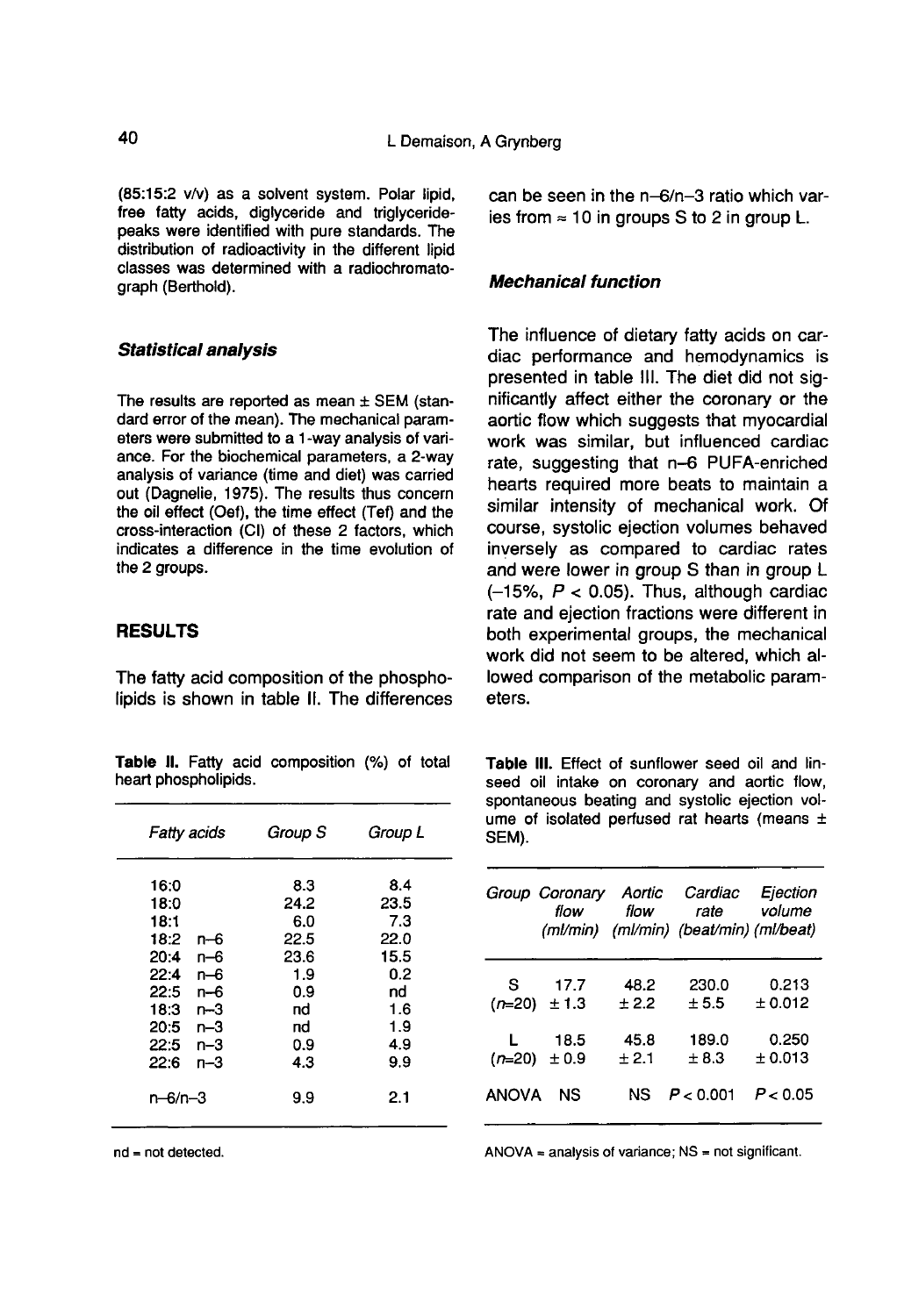#### Metabolic function

The fatty acid metabolism was investigated after intracoronary injection of a bolus The fatty acid metabolism was investigated<br>after intracoronary injection of a bolus<br>of 1-<sup>14</sup>C palmitate. The intracellular fate of<br>the labellad fatty orid was astimated by the labelled fatty acid was estimated by evaluating the radioactivity in different cellular biochemical compartments. The total radioactivity (fig 1) was similar at 1 min post-injection (pi) in n-6 and n-3 PUFArich hearts and then decreased with time, indicating a similar uptake of  $1-14C$  palmitate. As attested by the significant  $F$  value of diet-time cross-interaction, cardiac radioactivities followed a different evolution with time: in rats fed linseed oil, the decrease in total radioactivity was weak between the first and the fifth min pi, whereas replacing n-3 PUFA by n-6 PUFA allowed a more pronounced decrease during the same interval. These results may be associated



Fig 1. Effect of sunflower oil (filled circles) and linseed oil (open circles) feeding on timeevolution of total cardiac radioactivity (means  $\pm$ SEM). (% IR/g: percentage of injected radioactivity per g fresh tissue; Oef = oil effect; Tef = time effect;  $CI = cross$  interaction). The number of experiments is the same as in table III.

with a difference in fatty acid metabolism. To further clarify these dietary-induced differences, a radioanalysis of myocardial hydrophobic and hydrophilic components was carried out during the first 5 min following 1-<sup>14</sup>C palmitate injection. Hydrophobic compounds contained free palmitate and its esterified forms (fig 2), whereas hydrophilic products resulted from palmitate oxidation and included radiolabelled acetyl CoA and Krebs cycle intermediates. The dietary-induced differences observed in total myocardial radioactivity may be related to the radiolabelling of hydrophobic components (fig 2a). The radioactivity decrease in the hydrophobic compounds was more pronounced in group S than in group L. Since radiolabelled lipids cannot retrodiffuse in the extracellular space in the absence of albumin in the perfusion fluid (Spector et al, 1965), one might expect the larger decrease in radiolabelled lipids observed in group S to be associated with a greater production of labelled hydrophilic compounds. However, this was not the case (fig 2b) since neither oil effect nor cross-interaction were found to be significant on the hydrophilic fraction. These observations suggest an accelerated betaoxidation and a higher oxidation of the hydrophilic components in the group S hearts.

The time-evolution of radioactivity in each lipid class is presented in table IV. The radioactivity in free fatty acids decreased rapidly between 1 and 2.5 min pi and then plateaued until the fifth min pi, indicating a very rapid oxidation of the radiolabelled free fatty acids in water-soluble products or incorporation into complex lipids. The unexpectedly elevated plateau of radioactivity observed between 2.5 and 5 min pi could appear contradictory as compared to previous results reported by others using the non-working rat heart model (Cuchet et al, 1685). In such a model, the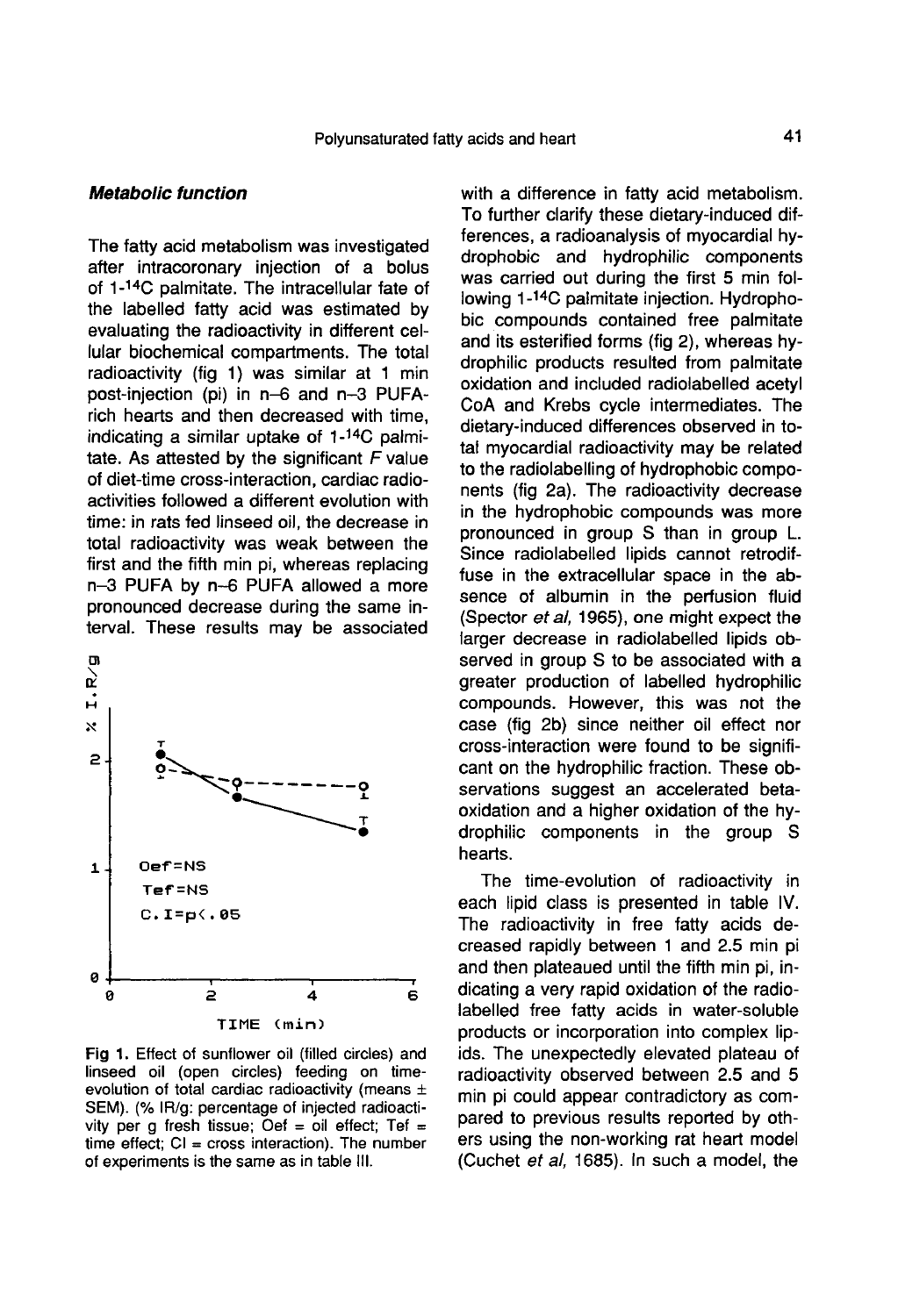

Fig 2. Time-evolution of radioactivity (means  $\pm$ SEM) in hydrophobic (a) and hydrophilic (b) fractions of the hearts of rats fed sunflower oil (filled circles) or linseed oil (open circles). (% IR/ g: percentage of injected radioactivity per g fresh tissue; Oef = oil effet;  $Tef = time effect$ ; CI  $=$  cross interaction). The number of experiments is the same as in table III.

labelled free fatty acids were rapidly metabolized and disappeared completely from the myocardium within the first 2 min pi. In the working heart model, the mainte-

Table IV. Influence of dietary polyunsaturated fatty acids on the incorporation of radioactivity in lipid classes.

|           |  | Time pi Group FFA DG TG PL                                                 |  |
|-----------|--|----------------------------------------------------------------------------|--|
| 1 min     |  | S  0.21  0.34  0.38  0.43<br>$(n=5)$ ±0.014 ±0.039 ±0.030 ±0.023           |  |
|           |  | L 0.18 0.35 0.35 0.38<br>$(n=5)$ ±0.015 ±0.020 ±0.033 ±0.053               |  |
| $2.5$ min |  | S  0.15  0.19  0.37  0.31<br>$(n=4)$ ±0.014 ±0.026 ±0.026 ±0.026           |  |
|           |  | L 0.15 0.26 0.47 0.39<br>$(n=5)$ ±0.010 ±0.019 ±0.057 ±0.035               |  |
| 5 min     |  | S  0.13  0.18  0.32  0.31<br>$(n=5)$ ±0.019 ±0.033 ±0.078 ±0.031           |  |
|           |  | L  0.16  0.25  0.48  0.41<br>$(n=6)$ ±0.014 ±0.022 ±0.072 ±0.024           |  |
|           |  | ANOVA Oef NS NS NS NS<br>Tef P<0.01 P<0.01 NS NS<br>CI NS NS $P < 0.05$ NS |  |

FFA: free fatty acids, DG: diglycerides; TG: triglycerides; PL: phospholipids. The results are expressed as % of injected radioactivity per g (means ± SEM). The ANOVA (analysis of variance) results refer to oil effect (Oef), time effect (Tef) and cross-interaction (CI). NS = not significant.

nance of radioactivity in unesterified fatty acids might be related to the injection mode and could be due to extracellular fatty acid-albumin complexes bound to the atrial and ventricular walls. Diglycerides followed a time-evolution of radioactivity similar to that of free fatty acids, which indicates rapid diglyceride synthesis from 1-<sup>14</sup>C palmitate and further transformation of the diglyceride fraction in triglycerides and phospholipids. Nevertheless, some radioactivity might be stored in the diglyceride fraction. No significant time effect was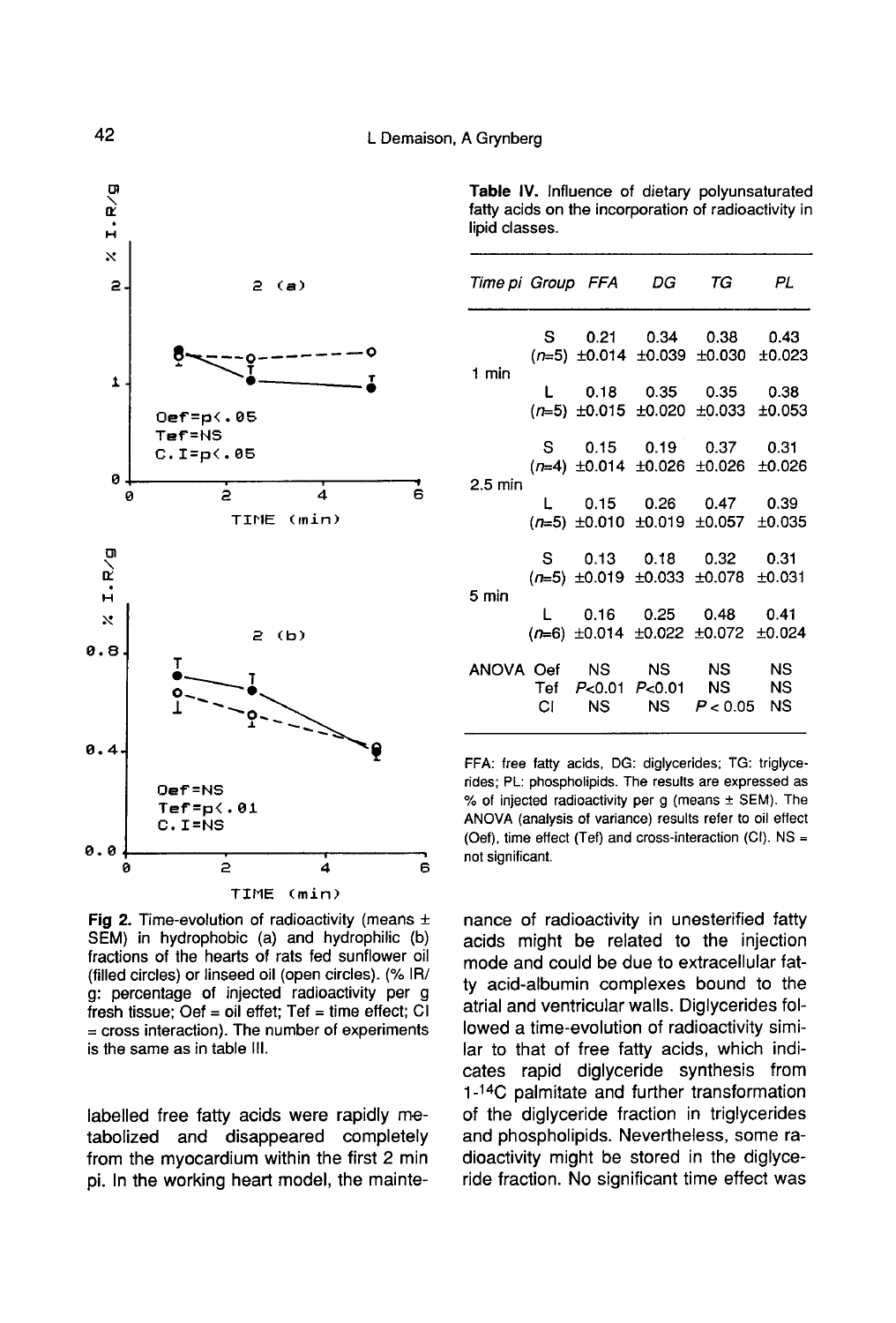found for triglycerides and polar lipids. Thus, complex lipid synthesis occurred mainly during the first min pi and their hydrolysis did not occur throughout perfusion. Comparison of the data between the 2 dietary groups did not indicate any significant difference except for the time evolution in triglycerides. The incorporation of 1-<sup>14</sup>C palmitate into the triglyceride fraction seemed to be prolonged and more impor tant when rats were fed linseed oil.

#### **DISCUSSION**

The present study was aimed at determining the influence of membrane lipid environment on myocardial function and metabolism. For this purpose, 2 diets differing only in their fatty acid composition (C18:2 n-6 or C18:3 n-3) were given to rats for a period of 8 wk. This resulted in an altered myocardial phospholipid fatty acid profile. Beare-Rogers and Nera (1976) also demonstrated that dietary linolenate-rich linseed oil provoked a decrease in C20:4 n-6 and C22:4 n-6, an increase in C22:5 n-3 and C22:6 n-3, and a reduction of the n-6/ n-3 ratio in cardiac phospholipids. Thus, dietary linseed oil mimics the effect of fish oil on the fatty acid composition of membrane phospholipids (Hock et al, 1987). The decrease in n-6/n-3 ratio in the membrane phospholipids did not induce any change in the cardiac mechanical work of isolated perfused hearts, as already reviewed (Lamers et al, 1987). Nevertheless, the spontaneous beating was slightly reduced and several metabolic parameters were modified: the oxidation of 1-4C palmitate was decreased and its incorporation into triglycerides increased. The reason why a lowered n-6/n-3 ratio induced a decreased cardiac rate in isolated perfused rat hearts remains unclear. An elevated preload pressure might be involved. The group L hearts could be less resistant to this mechanical stress. Beyond this mechanical hypothesis, the differences in cardiac rate may be due to metabolic events. The heart, in vivo as well as in perfusion, is composed of cardiomyocytes, local nervous cells, fibroblasts, endothelial cells, and circulating cells such as leukocytes (Keller et al, 1988). Such a pluricellularity implies a great number of metabolic con-<br>trols of cardiac mechanical activity. mechanical Amongst the regulation systems, 2 could be of decisive importance in the determination of cardiac rate: i) 2- and/or 3-series prostaglandin production. A positive chron-<br>otropic effect of  $PGI<sub>2</sub>$  and its stable analog<br>fluoroprostacyclin has been demonstrated fluoroprostacyclin has been demonstrated in spontaneously beating guinea pig atria (Fassina et al, 1983), and ii), catecholamine production and agonist release from nervous cells which is known to modulate cardiac rate. The magnitude of agonist release could differ with the nervous cell fatty acid profile and the receptor response could also be modulated by the lipid microenvironment of cardiomyocyte membranes (Hoffmann, 1986). The present study does not indicate which of these hypotheses is responsible for the observed changes in cardiac rate.

Although cardiac mechanical work did not seem to be affected by the diets, the Although cardiac mechanical work did<br>not seem to be affected by the diets, the<br>oxidation of  $1-14C$  palmitate by  $n-6$  PUFA-<br>rish begate assumed to be associated as rich hearts seemed to be accelerated as compared to that of n-3 hearts, resulting in a reduction of radiolabelled palmitate storage into triglycerides. Several hypotheses could explain the increased fatty acid oxidation observed in the n-6 hearts. First, increased biochemical work could result from the increased cardiac rate. More excitation-contraction-relaxation cycles without alteration of mechanical work intensity might accelerate the turnover of high energy phosphates, and increase oxygen consumption and substrate degradation. Un-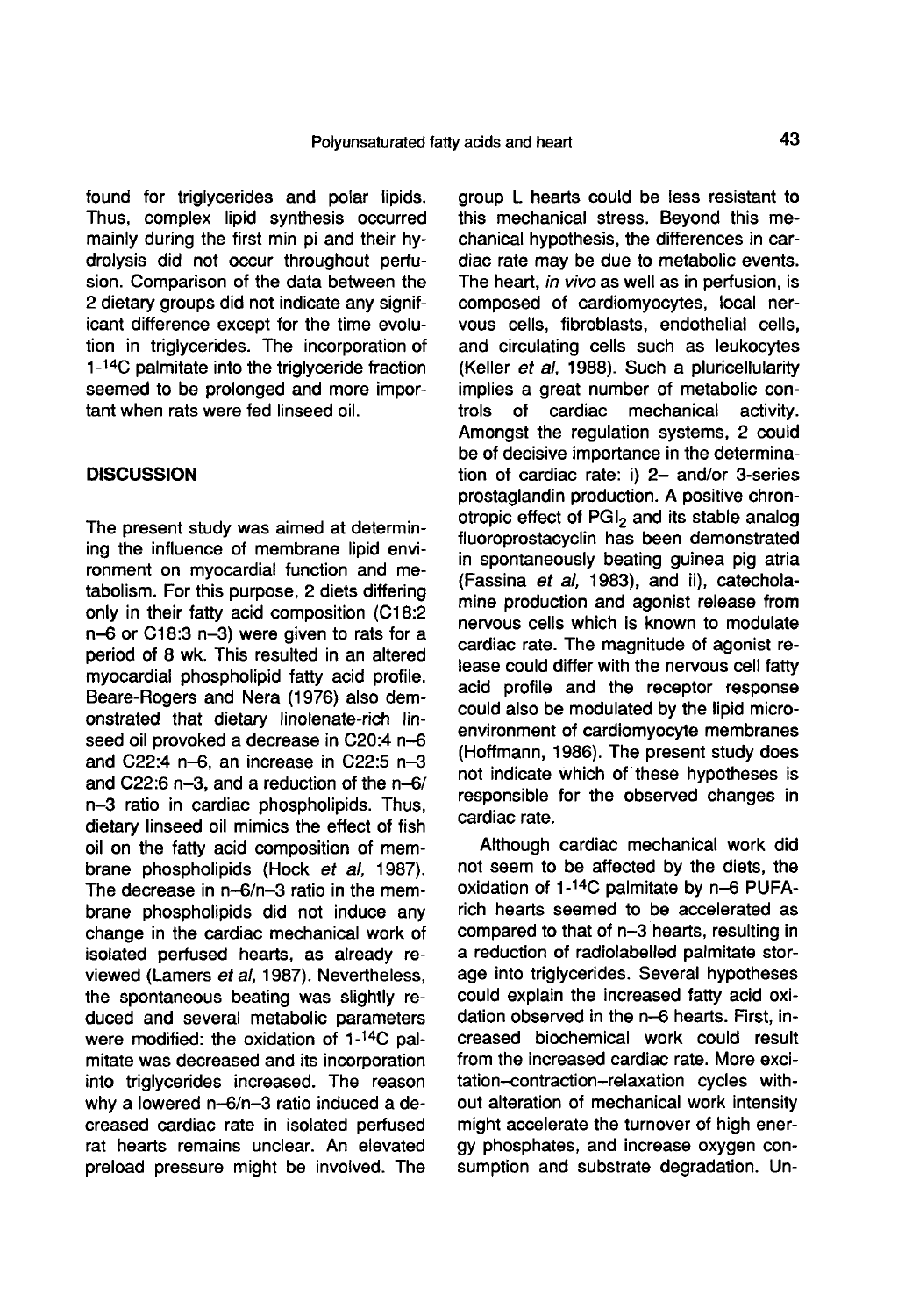fortunately, cardiac oxygen consumption was not determined in this study and it is not possible to confirm this hypothesis. On the other hand, if myocardial biochemical work was not increased in n-6 hearts, the increase in palmitate degradation could be due to several phenomena: i), decreased glucose transport because of the altered lipid environment, which could induce an increase in beta-oxidation; ii), a modification of the activity of the membrane-bound enzymes involved in fatty acid oxidation (acyl coA synthetase, acyl coA-carnitine transferase I, acyl carnitine-coA transferase II), resulting in a modulation of palmitate degradation. Further investigation appears necessary to clarify this point.

In conclusion, dietary polyunsaturated fatty acids are able to alter the contractile and metabolic functions of isolated working rat hearts by modifying the fatty acid composition of membrane phospholipids. Further experiments, including the determination of cardiac oxygen consumption and the evaluation of mitochondrial function would allow the effect of n-6 and n-3 PUFA on cardiac rate to be elucidated.

### ACKNOWLEDGMENTS

The authors wish to thank S Almaza for her technical assistance and D Cid for typing the manuscript.

### **REFERENCES**

- Beare-Rogers JL, Nera EA (1976) Nutritional effects of partially hydrogenated low erucic rapeseed oils. Lipids 12, 769-774
- Bizerte C, Sezille G, Bertrand M, Jaillard J (1964) Chromatographie en couche mince des principales classes de lipides. Ann Biol Clin 22, 861-897
- Bligh EG, Dyer WJ (1959) A rapid method of total lipid extraction and purification. Can J Biochem Physiol 37, 911-917
- Cuchet P, Demaison L, Bontemps L, Keriel C, Mathieu JP, Pernin C, Marti-Battle D, Riche F, Vidal M, Comet M (1985) Do iodinated fatty acids undergo a non-specific deiodination in the myocardium. Eur J Nucl Med 10, 505-510
- Dagnelie P (1975) Théories et Méthodes Statistiques. Presses Agronomiques de Gembloux, Belgium, vol 2
- Fassina G, Tessari F, Dorigo P (1983) Positive inotropic effect of a stable analogue of PG12 and PGI2 on isolated guinea pig atria. Pharmacol Res Commun 15, 735-749
- Folch J, Lees M, Sloane-Stanley GH (1957) A simple method for the isolation and purification of total lipids from animal tissues. J Biol Chem 226, 497-509
- Grynberg A, Fantini E, Athias P, Degois M, Guenot L, Courtois M, Khatami S (1988) Modification of the n-6/n-3 fatty acid ratio in the phospholipids of rat ventricular myocytes in culture by the use of synthetic media: functional and biochemical consequences in normoxic and hypoxic conditions. J Mol Cell Cardio120, 863-874
- Hartog JM, Verdouw PD, Klompe M, Lamers JMJ (1987) Dietary mackerel oil in pigs: effects on plasma lipids, cardiac sarcolemmal phospholipids and cardiovascular parame ters. J Nutr 117, 1371-1378
- Hock CE, Holahan MA, Reibel DK (1987) Effect of dietary fish oil on myocardial ischemic damage. Am J Physiol 252, H554-H560
- Hoffmann P (1986) Cardiovascular actions of dietary polyunsaturates and related mechanisms. Prostaglandins Leukotrienes Med 21, 113-147
- Juaneda P, Rocquelin G (1985) Rapid and convenient separation of phospholipids and nonphosphorus lipids from rat hearts using silica cartridges. Lipids 20, 40-41
- Keller AM, Clancy RM, Barr ML, Marboe CC, Cannon PJ (1988) Acute reoxygenation injury in the isolated rat heart: role of resident cardiac mast cells. Circ Res 63, 1044-1052
- Lamers JMJ, Hartog JM, Verdouw PD, Hulsmann W (1987) Dietary fatty acids and myo-